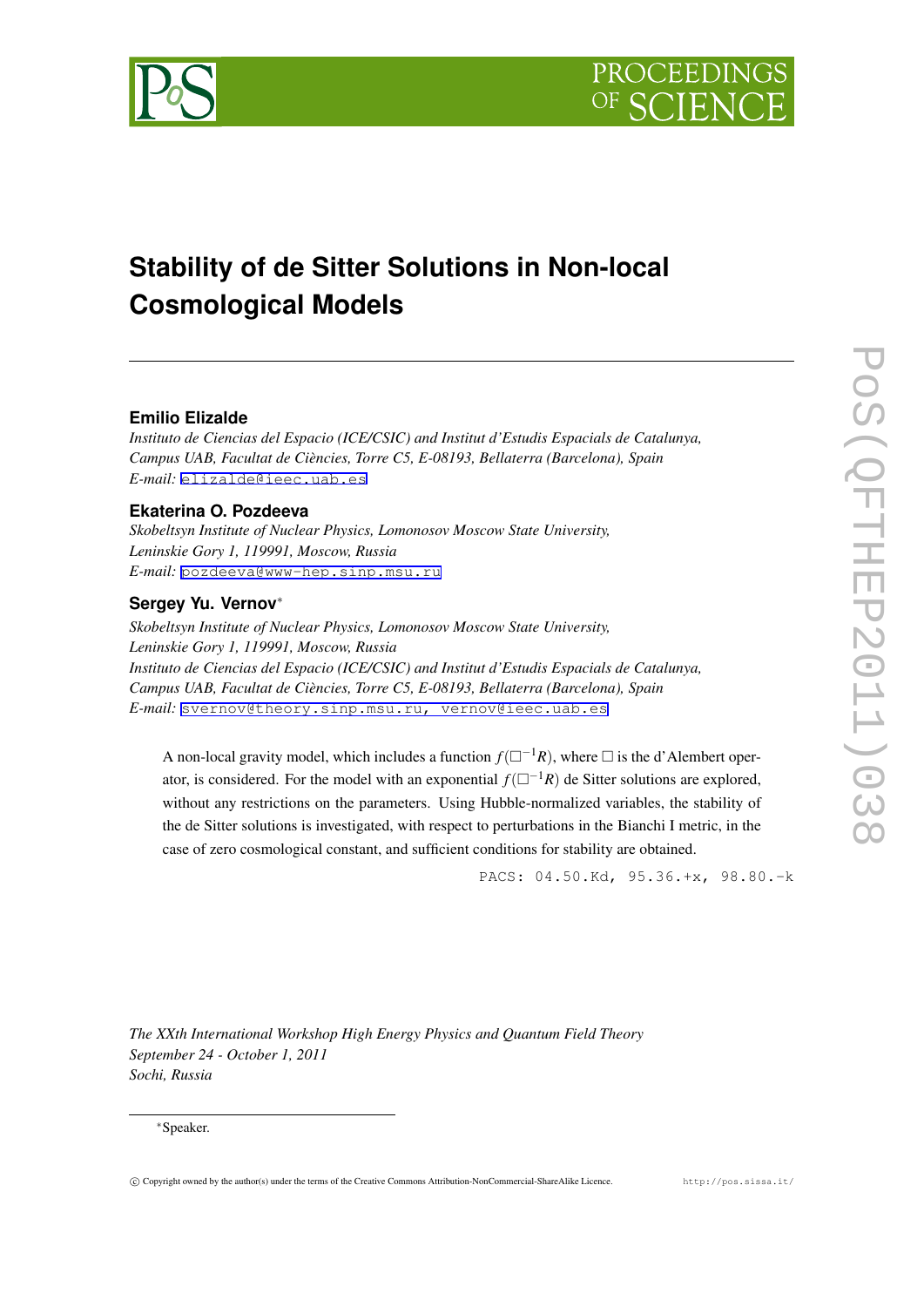# 1. Introduction

Modern cosmological observations allow to obtain joint constraints on cosmological parameters (see, for example [[1](#page-7-0)]) and indicate that the current expansion of the universe is accelerating. The simplest model able to reproduce this late-time cosmic acceleration is general relativity with a cosmological constant. Other models involve modifications of gravity, as for instance  $F(R)$  gravity, with  $F(R)$  an (in principle) arbitrary function of the scalar curvature (for reviews see [\[2,](#page-7-0) [3\]](#page-7-0)).

Higher-derivative corrections to the Einstein-Hilbert action are being actively studied in the context of quantum gravity (as one of the first papers we can mention [\[4\]](#page-7-0)). A non-local gravity theory obtained by taking into account quantum effects has been proposed in [[5](#page-7-0)]. Also, the string/M-theory is usually considered as a possible theory for all fundamental interactions, including gravity. The appearance of nonlocality within string field theory is a good motivation for studying non-local cosmological models. Most of the non-local cosmological models explicitly include a function of the d'Alembert operator,  $\Box$ , and either define a non-local modified gravity  $[6, 7, 8, 9, 10, 11, 12, 13, 14]$  $[6, 7, 8, 9, 10, 11, 12, 13, 14]$  $[6, 7, 8, 9, 10, 11, 12, 13, 14]$  $[6, 7, 8, 9, 10, 11, 12, 13, 14]$  $[6, 7, 8, 9, 10, 11, 12, 13, 14]$  $[6, 7, 8, 9, 10, 11, 12, 13, 14]$  $[6, 7, 8, 9, 10, 11, 12, 13, 14]$  $[6, 7, 8, 9, 10, 11, 12, 13, 14]$  $[6, 7, 8, 9, 10, 11, 12, 13, 14]$  $[6, 7, 8, 9, 10, 11, 12, 13, 14]$  $[6, 7, 8, 9, 10, 11, 12, 13, 14]$  $[6, 7, 8, 9, 10, 11, 12, 13, 14]$  $[6, 7, 8, 9, 10, 11, 12, 13, 14]$  $[6, 7, 8, 9, 10, 11, 12, 13, 14]$  $[6, 7, 8, 9, 10, 11, 12, 13, 14]$  $[6, 7, 8, 9, 10, 11, 12, 13, 14]$  $[6, 7, 8, 9, 10, 11, 12, 13, 14]$  or add a non-local scalar field, minimally coupled to gravity  $[15]$  $[15]$ .

In this paper we consider a modification which includes a function of the *−*<sup>1</sup> operator. This modification does not assume the existence of a new dimensional parameter in the action and the ensuing non-local model has a local scalar-tensor formulation. The most currently studied example [[7](#page-7-0), [8,](#page-7-0) [10](#page-8-0), [11](#page-8-0), [12,](#page-8-0) [13,](#page-8-0) [14](#page-8-0)] of a model of this kind with de Sitter solutions is characterized by a function  $f(\Box^{-1}R) = f_0 e^{(\Box^{-1}R)/\beta}$ , where  $f_0$  and  $\beta$  are real parameters. It has been shown in [[7](#page-7-0)] that a theory of this kind, being consistent with Solar System tests, may actually lead to the known universe history sequence: inflation, radiation/matter dominance and a dark epoch. Expanding universe solutions  $a \sim t^n$  have been found in [\[7,](#page-7-0) [13\]](#page-8-0). In [\[10](#page-8-0)] the ensuing cosmology at the four basic epochs: radiation dominated, matter dominated, accelerating, and a general scaling has been studied for non-local models involving, in particular, an exponential form of  $f(\eta)$ . An explicit mechanism to screen the cosmological constant in non-local gravity was discussed in [\[11](#page-8-0), [12](#page-8-0), [13\]](#page-8-0).

De Sitter solutions play a very important role in cosmological models, because both inflation and the late time Universe acceleration can be described as a de Sitter solution with perturbations. A few de Sitter solutions for this model have been found in [\[7\]](#page-7-0) and also analyzed in [[12\]](#page-8-0). In [\[14](#page-8-0)] de Sitter solutions have been obtained without any restriction and it has been shown that the model can have de Sitter solutions only if the function  $f(\Box^{-1}R)$  satisfies a given second order linear differential equation. The simplest solution of this equation is an exponential function.

The Bianchi I metric can be considered as a minimal generalization of Friedmann–Lemaître– Robertson–Walker (FLRW) spatially flat metric. Considering the stability of de Sitter solutions in Bianchi I metric we include anisotropic perturbations in our consideration. For the model with the exponential function  $f(\Box^{-1}R)$  and nonzero cosmological constant  $\Lambda$  the stability of de Sitter solutions in the Bianchi I metric has been analysed in [[14\]](#page-8-0).

In the case  $\Lambda = 0$  the stability of the fixed point for the system of equations in terms of Hubblenormalized variables has been discussed in [[7](#page-7-0)] and further investigated in [[8](#page-7-0), [14\]](#page-8-0). In all these papers the stability of solutions has been analysed only with respect to isotropic perturbations of the initial conditions, in other words, in the FLRW metric. Here we investigate the stability of de Sitter solutions at  $\Lambda = 0$  in the Bianchi I metric, and show that the stability conditions, in the Bianchi I metric and in the FLRW metric, are the same.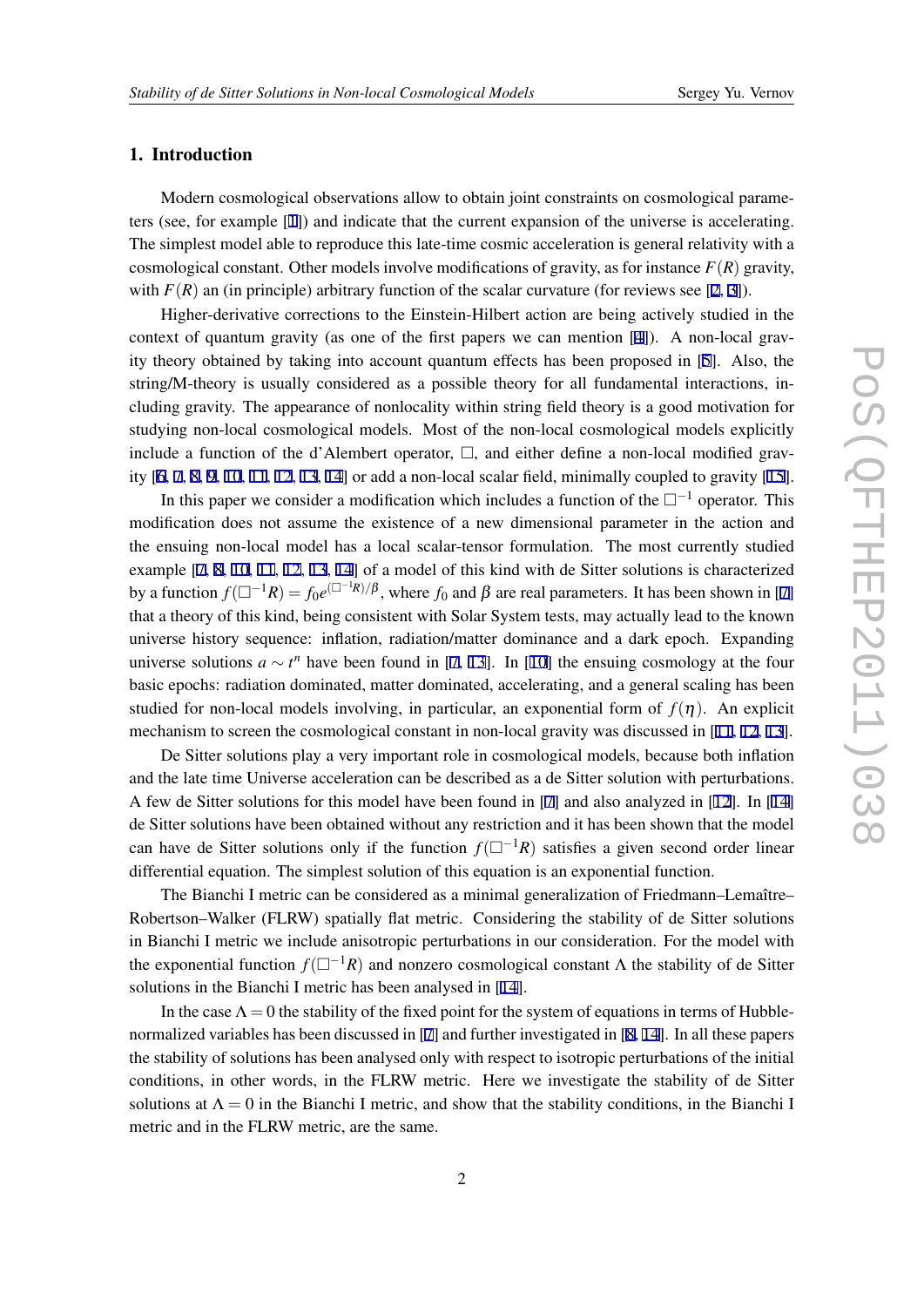### <span id="page-2-0"></span>2. Non-local gravitational models in the Bianchi I metric

Consider the following action for non-local gravity

$$
S = \int d^4x \sqrt{-g} \left\{ \frac{1}{2\kappa^2} \left[ R \left( 1 + f \left( \Box^{-1} R \right) \right) - 2\Lambda \right] + \mathcal{L}_{\text{matter}} \right\},\tag{2.1}
$$

where  $\kappa^2 \equiv 8\pi / M_{\rm Pl}{}^2$ , the Planck mass being  $M_{\rm Pl} = 1.2 \times 10^{19}$  GeV. The determinant of the metric tensor  $g_{\mu\nu}$  is *g*,  $\Lambda$  is the cosmological constant, *f* is a differentiable function, and  $\mathscr{L}_{\text{matter}}$  is the matter Lagrangian. We use the signature (*−,*+*,*+*,*+).

Note that the modified gravity action (2.1) does not include a new dimensional parameter. This non-local model has a local scalar-tensor formulation. Introducing two scalar fields,  $η$  and ξ, we can rewrite action (2.1) in the following local form:

$$
S = \int d^4x \sqrt{-g} \left\{ \frac{1}{2\kappa^2} \left[ R\left(1 + f(\eta) - \xi\right) + \xi \Box \eta - 2\Lambda \right] + \mathcal{L}_{\text{matter}} \right\}.
$$
 (2.2)

By varying the action (2.2) over  $\xi$ , we get  $\Box \eta = R$ . Substituting  $\eta = \Box^{-1}R$  into action (2.2), one reobtains action (2.1).

Variation of action (2.2) with respect to  $\eta$  yields  $\Box \xi + f'(\eta)R = 0$ , where the prime denotes derivative with respect to  $\eta$ . Varying action (2.2) with respect to the metric tensor  $g_{\mu\nu}$  yields

$$
\frac{1}{2}g_{\mu\nu}\left[R\left(1+f(\eta)-\xi\right)-\partial_{\rho}\xi\partial^{\rho}\eta-2\Lambda\right]-R_{\mu\nu}\left(1+f(\eta)-\xi\right)++\frac{1}{2}\left(\partial_{\mu}\xi\partial_{\nu}\eta+\partial_{\mu}\eta\partial_{\nu}\xi\right)-\left(g_{\mu\nu}\Box-\nabla_{\mu}\partial_{\nu}\right)\left(f(\eta)-\xi\right)+\kappa^{2}T_{\text{matter}}\mu\nu=0, \tag{2.3}
$$

where  $\nabla_{\mu}$  is the covariant derivative and  $T_{\text{matter}\mu\nu}$  the energy–momentum tensor of matter.

Let us consider the Bianchi I metric with the interval

$$
ds^{2} = -dt^{2} + a_{1}^{2}(t)dx_{1}^{2} + a_{2}^{2}(t)dx_{2}^{2} + a_{3}^{2}(t)dx_{3}^{2}.
$$
 (2.4)

The Bianchi universe models are spatially homogeneous anisotropic cosmological models. Interpreting the solutions of the Friedmann equations as isotropic solutions in the Bianchi I metric, we include anisotropic perturbations in our consideration. A similar stability analysis has been made for cosmological models with scalar fields and phantom scalar fields in [\[16](#page-8-0)]. It is convenient to express  $a_i$  in terms of new variables  $a$  and  $\beta_i$  (we use the notation of [\[17](#page-8-0)]):

$$
a_i(t) = a(t)e^{\beta_i(t)}.
$$
\n(2.5)

Imposing the constraint  $\beta_1(t) + \beta_2(t) + \beta_3(t) = 0$ , at any *t*, one has the following relations

$$
a(t) = [a_1(t)a_2(t)a_3(t)]^{1/3}, \quad H_i \equiv \frac{\dot{a}_i}{a_i} = H + \dot{\beta}_i, \quad \text{and} \quad H \equiv \frac{\dot{a}}{a} = \frac{1}{3}(H_1 + H_2 + H_3). \tag{2.6}
$$

In the case of the FLRW spatially flat metric we have  $a_1 = a_2 = a_3 = a$ , all  $\beta_i = 0$ , and *H* is the Hubble parameter. Following [\[17](#page-8-0)], we introduce the shear

$$
\sigma^2 \equiv \dot{\beta}_1^2 + \dot{\beta}_2^2 + \dot{\beta}_3^2. \tag{2.7}
$$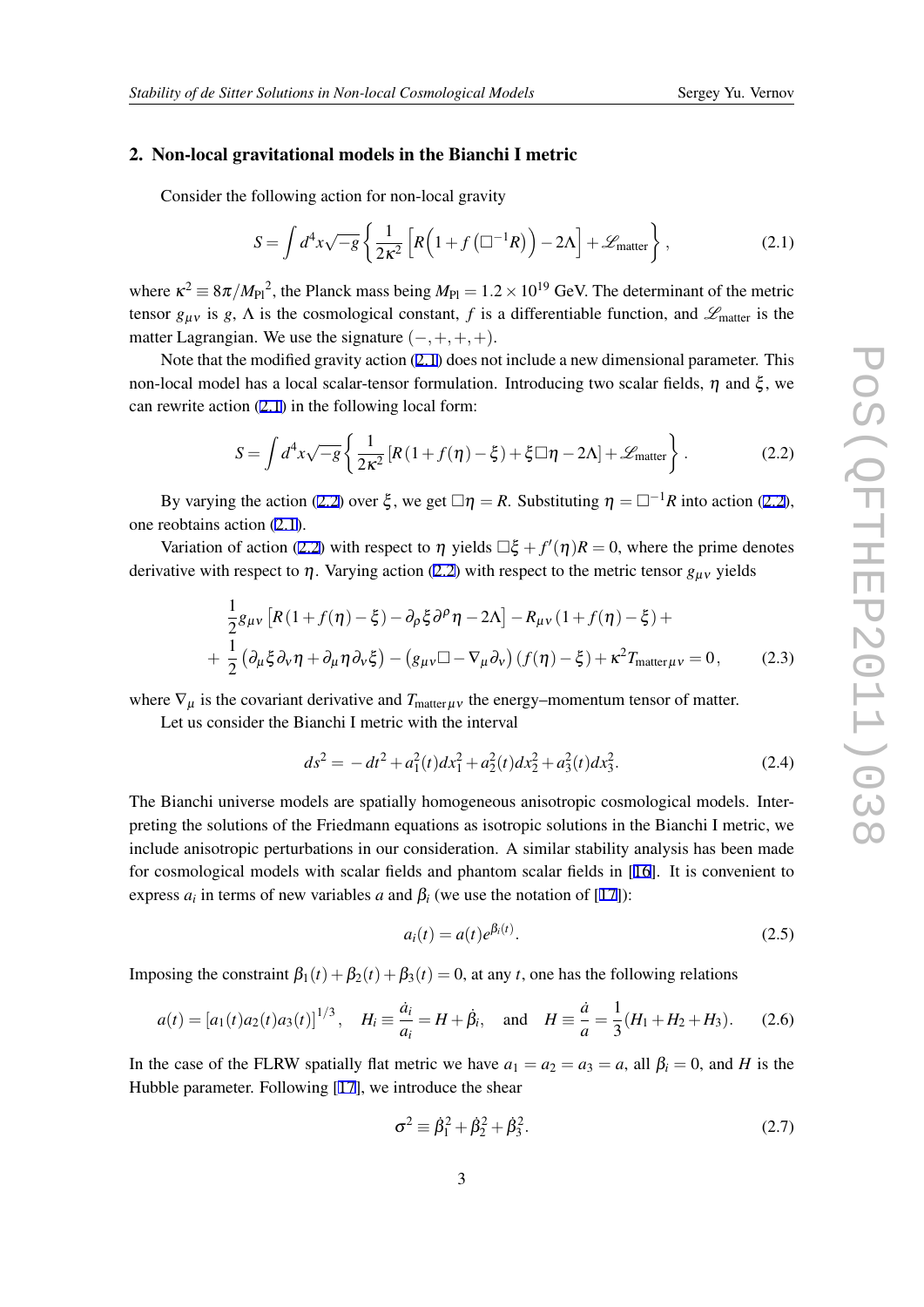<span id="page-3-0"></span>In the Bianchi I metric  $R = 12H^2 + 6\dot{H} + \sigma^2$ . The equations of motion for the scalar fields are as follows:

$$
\ddot{\eta} = -3H\dot{\eta} - 12H^2 - 6\dot{H} - \sigma^2.
$$
 (2.8)

$$
\ddot{\xi} = -3H\dot{\xi} + (12H^2 + 6\dot{H} + \sigma^2)f'(\eta),
$$
\n(2.9)

For a perfect matter fluid, we have  $T_{\text{matter 00}} = \rho_{\text{m}}$  and  $T_{\text{matter }ij} = P_{\text{m}}g_{ij}$ . The equation of state is

$$
\dot{\rho}_{\rm m} = -3H(P_{\rm m} + \rho_{\rm m}).\tag{2.10}
$$

The Einstein equations have the form:

$$
\left[\frac{\sigma^2}{2} - 3H^2\right] (1 + \phi - \xi) + \frac{1}{2} \dot{\xi} \dot{\eta} - 3H \left(\dot{\phi} - \dot{\xi}\right) + \Lambda + \kappa^2 \rho_m = 0, \tag{2.11}
$$

$$
\left[2\dot{H} + 3H^2 + \frac{\sigma^2}{2} - \ddot{\beta}_j - 3H\dot{\beta}_j\right] (1 + \phi - \xi) + \frac{1}{2}\dot{\xi}\dot{\eta} + \ddot{\phi} - \ddot{\xi} + (2H - \dot{\beta}_j)(\dot{\phi} - \dot{\xi}) = \Lambda - \kappa^2 P_{\text{m}},\tag{2.12}
$$

where  $\phi \equiv f(\eta)$ . Summing Eqs. (2.12) for  $j = 1, 2, 3$ , we get

$$
\left[2\dot{H} + 3H^2 + \frac{\sigma^2}{2}\right](1 + \phi - \xi) + \frac{1}{2}\dot{\xi}\dot{\eta} + \ddot{\phi} - \ddot{\xi} + 2H\left(\dot{\phi} - \dot{\xi}\right) = \Lambda - \kappa^2 P_{\rm m}.\tag{2.13}
$$

From equations (2.12) it is easy to get

$$
\left[\ddot{\beta}_j + 3H\dot{\beta}_j\right](1+\phi-\xi) + \dot{\beta}_j\left(\dot{\phi}-\dot{\xi}\right) = 0, \tag{2.14}
$$

$$
\left[\frac{d}{dt}\left(\sigma^2\right) + 6H\sigma^2\right](1+\phi-\xi) + 2\sigma^2\left(\dot{\phi}-\dot{\xi}\right) = 0.
$$
 (2.15)

The functions  $H(t)$ ,  $\sigma^2(t)$ ,  $\xi(t)$ ,  $\eta(t)$ , and  $\rho_m(t)$  can be obtained from equations (2.8)–(2.11), (2.13) and (2.15). If  $H(t)$  and the scalar fields are known, then  $\beta_i(t)$  can be found from (2.14).

Following [\[12](#page-8-0)], we consider matter with a state parameter  $w_m \equiv P_m/\rho_m$  which is a constant not equal to *−*1. Thus, Eq. (2.10) has the following general solution

$$
\rho_{\rm m} = \rho_0 e^{-3(1+w_{\rm m})H_0 t},\tag{2.16}
$$

where  $\rho_0$  is an arbitrary constant.

It has been shown in [\[14](#page-8-0)] that the model [\(2.2\)](#page-2-0) can has de Sitter solutions for the following forms of the function *f* :

$$
f_1(\eta) = \frac{C_2}{4} e^{\eta/2} + C_3 e^{3\eta/2} + C_4 - \frac{\kappa^2 \rho_0}{3(1 + 3w_m)H_0^2} e^{3(w_m + 1)\eta/4}, \quad \text{for} \quad w_m \neq -\frac{1}{3}, \tag{2.17}
$$

$$
\tilde{f}_1(\eta) = \frac{C_2}{4} e^{\eta/2} + C_3 e^{3\eta/2} + C_4 + \frac{\kappa^2 \rho_0}{4H_0^2} \left(1 - \frac{1}{3}\eta\right) e^{\eta/2}, \text{ for } w_m = -\frac{1}{3}, \quad (2.18)
$$

where  $C_2$ ,  $C_3$ , and  $C_4$  are arbitrary constants. One can see that the key ingredient in all of these functions  $f_i(\eta)$  is an exponent function. For the models with  $f(\eta)$  equal to an exponential function or a sum of exponential functions, particular de Sitter solutions have been found in [[7](#page-7-0), [12\]](#page-8-0). In the most general form, de Sitter solutions for the case of the exponential function  $f(\eta)$  have been obtained in [\[14](#page-8-0)].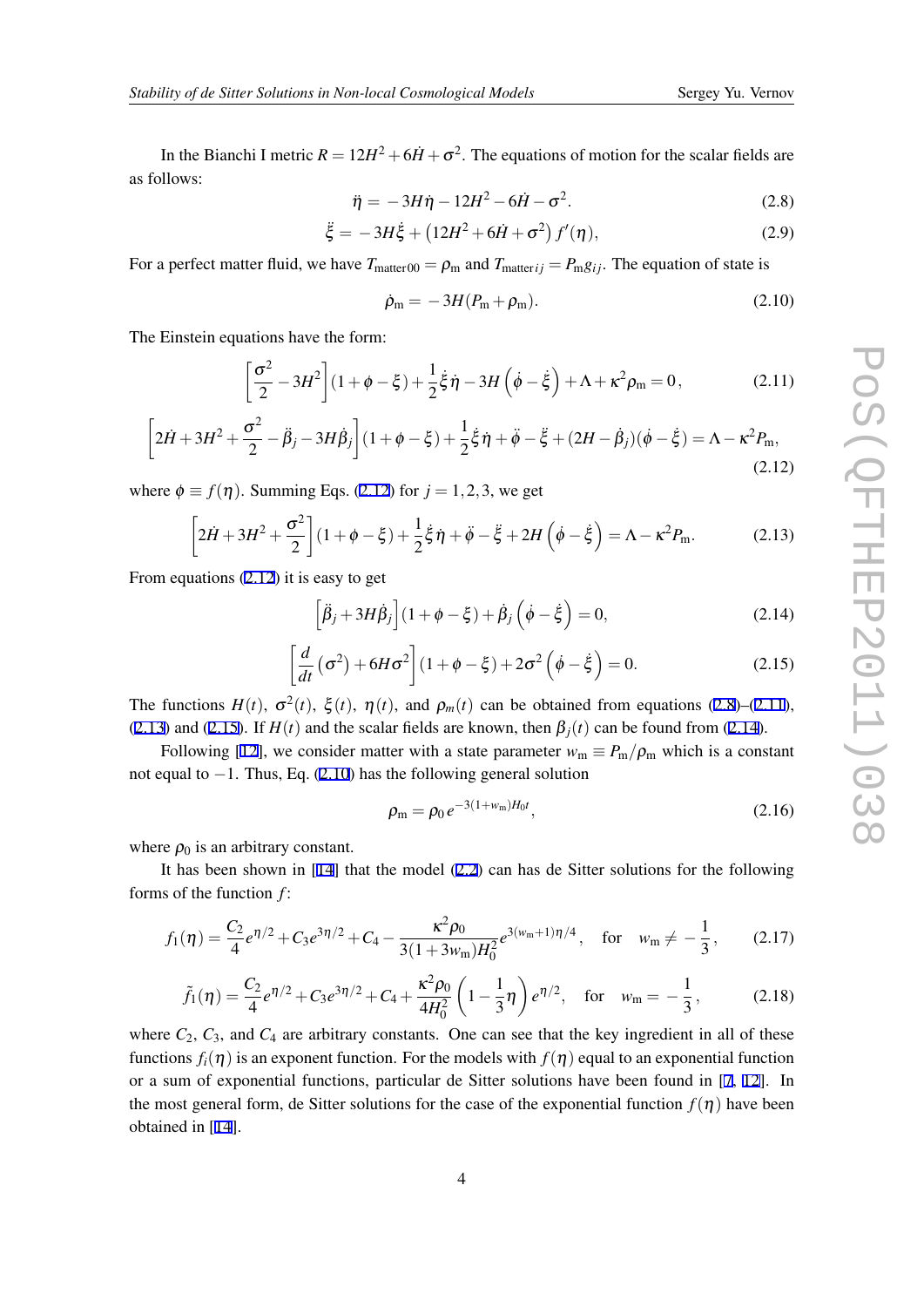### 3. De Sitter solutions and their stability

Let us consider the action [\(2.2\)](#page-2-0), with

$$
f(\eta) = f_0 e^{\eta/\beta},\tag{3.1}
$$

where  $f_0$  and  $\beta$  are real constants. This form of  $f(\eta)$  is the simplest function which belongs to the set of functions described by [\(2.17](#page-3-0)). De Sitter solutions with a constant nonzero  $H = H_0$  have the following expression [\[14\]](#page-8-0)

$$
\eta(t) = -4H_0(t - t_0),\tag{3.2}
$$

$$
\xi(t) = -\frac{3f_0\beta}{3\beta - 4}e^{-\frac{4H_0(t - t_0)}{\beta}} + \frac{c_0}{3H_0}e^{-3H_0(t - t_0)} - \xi_0, \quad \text{at} \quad \beta \neq 4/3,
$$
 (3.3)

$$
\xi(t) = -f_0(c_0 + 3H_0(t - t_0))e^{-3H_0(t - t_0)} - \xi_0, \quad \text{at} \quad \beta = 4/3,
$$
\n(3.4)

where  $c_0$  and  $t_0$  are arbitrary constants,

$$
\xi_0 = -1 - \frac{\Lambda}{3H_0^2}, \qquad \rho_0 = \frac{6(\beta - 2)H_0^2 f_0}{\kappa^2 \beta} , \qquad w_m = -1 + \frac{4}{3\beta}.
$$
 (3.5)

The case  $\beta = 2$  corresponds to  $\rho_0 = 0$ . Thus, the model with exponential  $f(\eta)$  has no de Sitter solution if we add matter with  $w_m = -1/3$ . The type of function  $f(\eta)$ , which can have such solutions, is given by ([2.18](#page-3-0)). The case  $\beta = 4/3$  corresponds to dark matter, because  $w_m = 0$ .

Using  $(2.8)$  and  $(2.9)$ , we get equation  $(2.13)$  $(2.13)$  in the form

$$
2\left[1+\frac{\beta-6}{\beta}\phi-\xi\right]\dot{H}=4H\left[\frac{\phi\dot{\eta}}{\beta}-\dot{\xi}\right]-\frac{\phi\dot{\eta}^2}{\beta^2}+\frac{24}{\beta}H^2\phi-\dot{\xi}\dot{\eta}-\frac{4\kappa^2}{3\beta}\rho_m-\left[1+\frac{\beta-2}{\beta}\phi-\xi\right]\sigma^2.\tag{3.6}
$$

For all  $H_0 > 0$  and  $\beta > 0$ ,

$$
\phi \to 0, \qquad \xi \to -\xi_0, \quad \text{at} \quad t \to +\infty. \tag{3.7}
$$

Therefore, the coefficient of *H* in (3.6) tends to  $\Lambda/(3H_0^2)$ . In the case of nonzero  $\Lambda$ , the stability of de Sitter solutions at late times can be analysed without using of the Hubble-normalized variables. It has been found in [[14\]](#page-8-0) that for  $H_0 > 0$  and  $\beta > 0$ , the de Sitter solutions are stable with respect to fluctuations of the initial conditions in the Bianchi I metric at any nonzero value of  $\Lambda$ .

Here we consider the stability of de Sitter solutions with respect to fluctuations of the initial conditions in the Bianchi I metric, in the case  $\Lambda = 0$ . To analyze the stability of the de Sitter solutions at  $\Lambda = 0$ , we transform the system of equations using the Hubble-normalized variables

$$
X = -\frac{\dot{\eta}}{4H}
$$
,  $W = \frac{\dot{\xi}}{6Hf}$ ,  $Y = \frac{1-\xi}{3f}$ ,  $Z = \frac{\kappa^2 \rho_m}{3H^2f}$ ,  $K = \frac{\sigma^2}{2H^2}$  (3.8)

and the independent variable, *N*,

$$
\frac{d}{dN} \equiv a \frac{d}{da} = \frac{1}{H} \frac{d}{dt} \,. \tag{3.9}
$$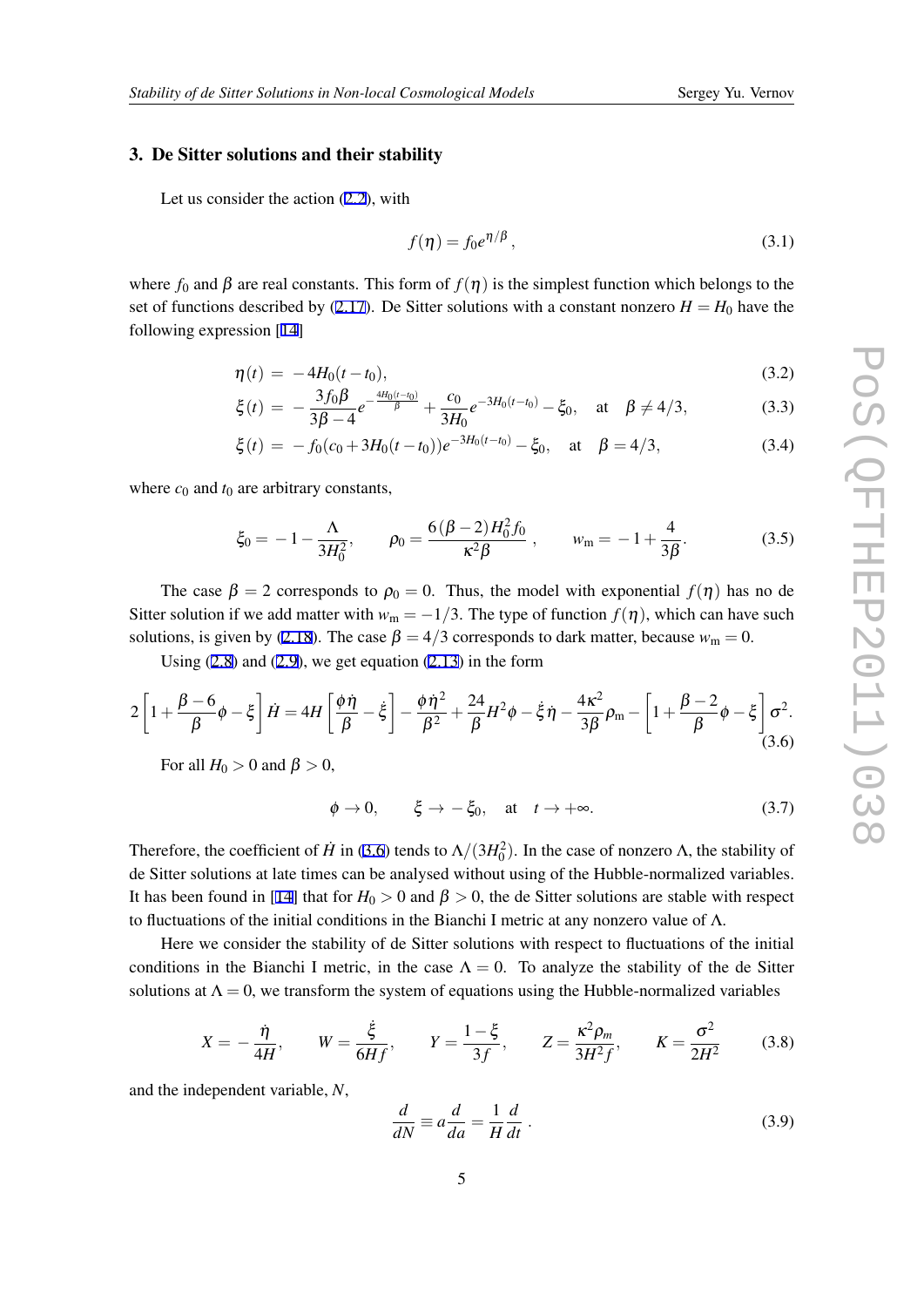<span id="page-5-0"></span>The use of these variables makes the equation of motion dimensionless. Eqs. [\(2.8](#page-3-0)), [\(2.9](#page-3-0)), [\(2.10\)](#page-3-0), and Eq. [\(2.15](#page-3-0)) are equivalent to the following ones, in terms of the new variables,

$$
\frac{dX}{dN} = 3(1-X) + \frac{1}{H}\left(\frac{3}{2}-X\right)\frac{dH}{dN} + \frac{K}{2},\tag{3.10}
$$

$$
\frac{dW}{dN} = \frac{2}{\beta} \left( 1 + 2WX \right) - 3W + \frac{1}{H} \left( \frac{1}{\beta} - W \right) \frac{dH}{dN} + \frac{K}{3\beta},\tag{3.11}
$$

$$
\frac{dZ}{dN} = \frac{4}{\beta}(X-1)Z - 2\frac{Z}{H}\frac{dH}{dN},\tag{3.12}
$$

$$
\left(\frac{dK}{dN} + \frac{2K}{H}\frac{dH}{dN} + 6K\right)(3Y+1) = 4K\left(\frac{2X}{\beta} + 3W\right). \tag{3.13}
$$

To get the full system of the first order differential equations we need to get one for  $\frac{dH}{dN}$  and to eliminate *Y*. To do this, we use Eq. [\(2.11\)](#page-3-0), which can be written in terms of the new variables as

$$
Y = -\frac{1}{3} + \frac{2\beta(2X - 3)W - 4X - \beta Z}{\beta(K - 3)}.
$$
\n(3.14)

Differentiating  $(3.14)$ , substituting  $(3.10)$ – $(3.13)$ , and using

$$
\frac{dY}{dN} = 2\left(\frac{2XY}{\beta} - W\right) = \frac{4X}{3\beta^2(3 - K)}\left(\beta(K - 3) + 6\beta(3 - 2X)W + 12X + 3\beta Z\right) - 2W,\tag{3.15}
$$

one gets

$$
\left(2(2X-3)(\beta W-1) - \beta Z - 2K\right) \frac{1}{H} \frac{dH}{dN} = \frac{8(3-K)X^2}{3\beta} +
$$
  
 
$$
+\frac{4}{3}(6-9\beta W+K)X + 2Z + 12(\beta W-1) + \left(2 - \frac{2}{3}Z + (2W+Z)\beta\right)K + \frac{2}{3}K^2, \quad (3.16)
$$

In terms of the new variables system  $(3.10)$ – $(3.13)$ ,  $(3.16)$  has the following fixed point

$$
H = H_0
$$
,  $X_0 = 1$ ,  $Z_0 = \frac{2(\beta - 2)}{\beta}$ ,  $W_0 = \frac{2}{3\beta - 4}$ ,  $K_0 = 0$ , (3.17)

which corresponds to de Sitter solution for  $\beta \neq 4/3$ , with  $c_0 = 0$ . In the case of an arbitrary  $c_0$ , for the de Sitter solution, we get

$$
W = \frac{2}{3\beta - 4} - \frac{c_0}{6H_0f_0}e^{-(3-4/\beta)(N-N_0)},
$$
\n(3.18)

where  $N_0 = H_0 t_0$ . The function *W* tends to infinity at large *N* for  $\beta < 4/3$  and  $\lim_{M \to \infty} W = W_0$  at *N→*∞  $\beta$  > 4/3. So, the fixed point can be stable only at  $\beta$  > 4/3. Under this condition all de Sitter solutions tend to a fixed point, what means that, for any  $\varepsilon > 0$ , there exists a number,  $N_1$ , such that the de Sitter solution is in the  $\epsilon/2$  neighborhood of the fixed point, for all  $N > N_1$ . Therefore, the stability of the fixed point guarantees the stability of all de Sitter solutions.

For  $\beta = 4/3$  the function *W*, corresponding to de Sitter solutions, depends on *N* for any value of parameters. Thus, this choice of dimensionless variable is not suitable to analyse stability of the de Sitter solutions for  $\beta = 4/3$ . Here we will deal with the case  $\beta \neq 4/3$ , only.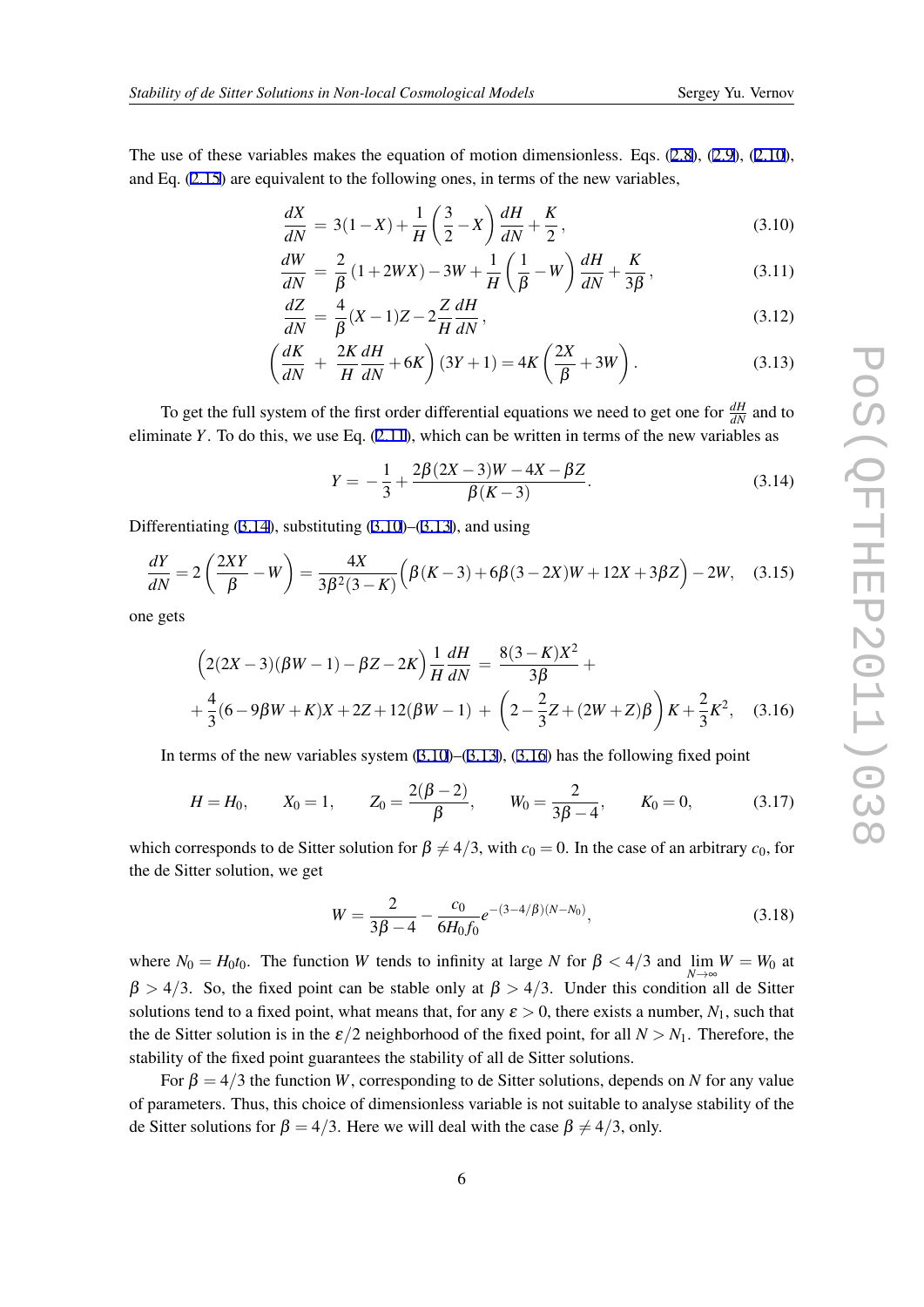Let us consider perturbations in the neighborhood of [\(3.17](#page-5-0)):

$$
X = 1 + \varepsilon x_1
$$
,  $Z = Z_0(1 + \varepsilon z_1)$ ,  $W = W_0(1 + \varepsilon w_1)$ ,  $H = H_0(1 + \varepsilon h_1)$ ,  $K = \varepsilon k_1$ . (3.19)

To first order in  $\varepsilon$ , after some work we obtain the system of linear equations:

$$
\frac{dx_1}{dN} = -3x_1 + \frac{1}{2}\frac{dh_1}{dN} + \frac{1}{2}k_1, \qquad \frac{dz_1}{dN} = \frac{4}{\beta}x_1 - 2\frac{dh_1}{dN},\tag{3.20}
$$

$$
\frac{dw_1}{dN} = \frac{4}{\beta}x_1 + \frac{\beta - 4}{2\beta}\frac{dh_1}{dN} + \left(\frac{4}{\beta} - 3\right)w_1 + \frac{3\beta - 4}{6\beta}k_1,\tag{3.21}
$$

$$
\frac{dh_1}{dN} = \frac{8(4-\beta)}{\beta(3\beta^2 - 11\beta + 12)}x_1 - \frac{2(3\beta - 4)(\beta - 2)}{\beta(3\beta^2 - 11\beta + 12)}z_1 - \frac{3\beta^2 - 5\beta + 4}{3\beta^2 - 11\beta + 12}k_1,\tag{3.22}
$$

$$
\frac{dk_1}{dN} = \left(\frac{8}{\beta} - 6\right)k_1.
$$
\n(3.23)

Solving (3.23), we get

$$
k_1(N) = b_1 e^{-(6-8/\beta)N},\tag{3.24}
$$

where *b*<sub>1</sub> is an arbitrary constant and *k*<sub>1</sub> tends to zero for  $N \rightarrow \infty$ , if and only if  $\beta > 4/3$ .

Substituting  $k_1$  and (3.22) into (3.20), we get a system of two inhomogeneous differential equations. As known, the general solution of this system is a sum of the general solution of the corresponding homogeneous system and a particular solution of inhomogeneous one. The homogeneous system corresponds to the FLRW metric (the case  $K = 0$ ) and those general solution, which has been obtained in [\[14](#page-8-0)], is bounded and tends to zero for  $N \to \infty$ , if  $4/3 < \beta \le 2$ . For any  $\beta$  from this interval a particular solution of the inhomogeneous system tends to zero as well, because  $k_1$ tends to zero at  $\beta > 4/3$ . Therefore, the perturbations  $x_1$  and  $z_1$  decrease provided  $4/3 < \beta < 2$ . Substituting  $x_1(N)$  and  $z_1(N)$  into Eqs. (3.21) and (3.22) we get that  $h_1(N)$  and  $w_1(N)$  decrease as well. Note that  $h_1(N)$  has a part,  $H_1$ , which does not depend on N and, therefore, it can be considered as part of *H*<sub>0</sub>. This result corresponds to the fact that, for  $\Lambda = 0$ , the value of *H*<sub>0</sub> can be selected arbitrarily; thus, one can choose  $H_0 = H_0 + H_1$  instead of  $H_0$ . We can summarize the above saying that the de Sitter solutions are stable with respect to perturbations of the Bianchi I metric, in the case  $4/3 < \beta \le 2$ . If  $f_0 > 0$ , then the stable de Sitter solution corresponds to  $\rho_0 \le 0$ .

### 4. Conclusions

We have here investigated de Sitter solutions in the non-local gravity model described by the action  $(2.1)$  $(2.1)$  $(2.1)$  (see [\[7\]](#page-7-0)). We have used the local formulation of the model  $(2.2)$ , which includes two scalar fields. We have specifically considered the case of the exponential function  $f(\eta)$ , which is the simplest and most studied case, corresponding to the model ([2.2\)](#page-2-0), which admits de Sitter solutions.

In [[14\]](#page-8-0) we have discussed the stability of de Sitter solutions in the Bianchi I metrics and obtained that, for  $H_0 > 0$  and  $β > 0$ , de Sitter solutions are stable, for all nonzero values of Λ. Here we have proved that in the case  $\Lambda = 0$  de Sitter solutions are stable for  $H_0 > 0$  and  $4/3 <$  $\beta \leq 2$ . Thus, our conclusion is that de Sitter solutions, which are stable with respect to isotropic perturbations, are also stable with respect to anisotropic perturbations of the Bianchi I metric.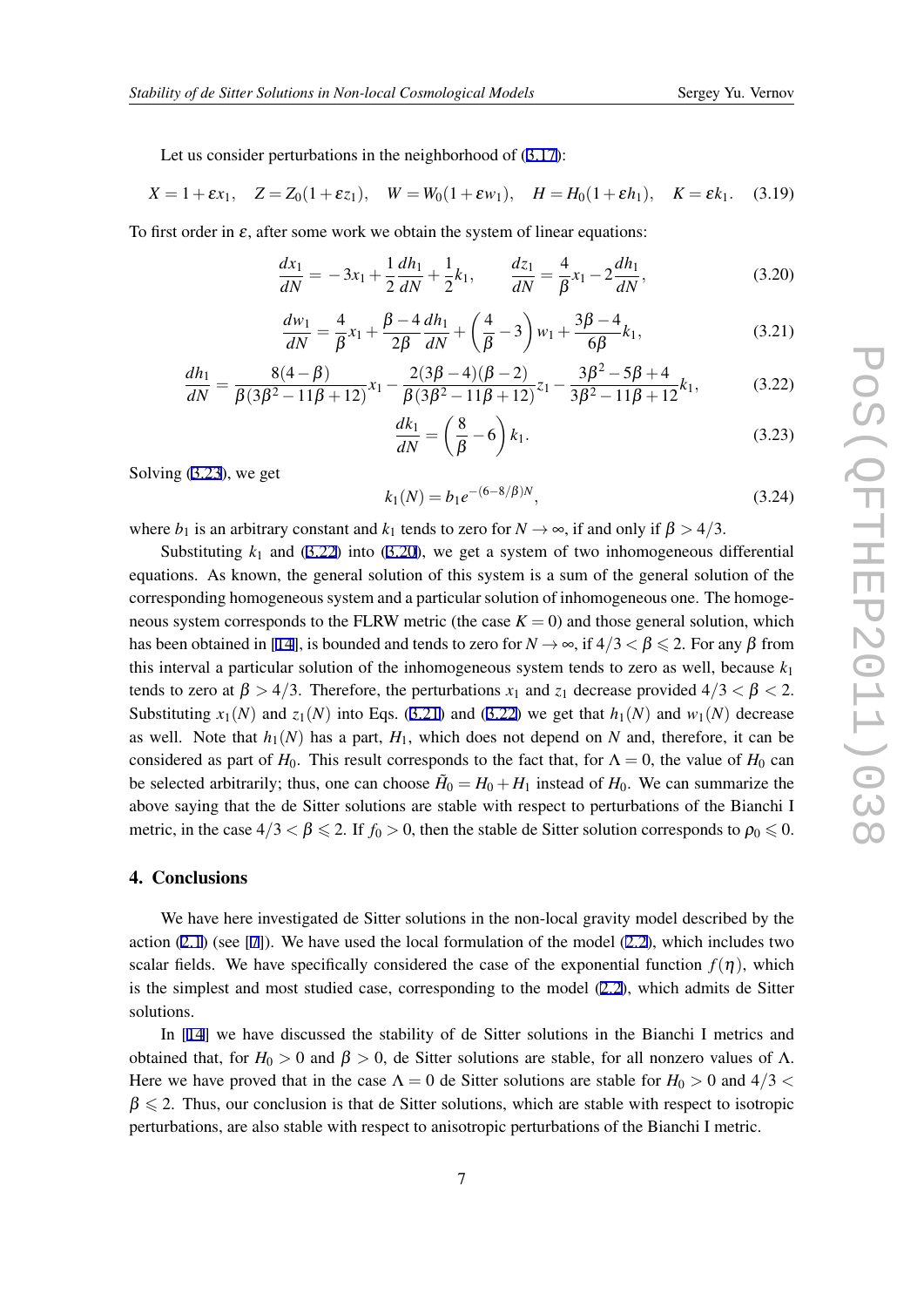<span id="page-7-0"></span>The authors thank Sergei D. Odintsov for useful discussions. E.E. was supported in part by MICINN (Spain), projects FIS2006-02842 and FIS2010-15640, by the CPAN Consolider Ingenio Project, and by AGAUR (Generalitat de Catalunya), contract 2009SGR-994. E.P. and S.V. are supported in part by the RFBR grant 11-01-00894, E.P. also by a state contract of the Russian Ministry of Education and Science 14.740.12.0846, and S.V. by a grant of the Russian Ministry of Education and Science NSh-4142.2010.2 and by CPAN10-PD12 (ICE, Barcelona, Spain).

## **References**

- [1] M. Kilbinger *et al.*, *Dark energy constraints and correlations with systematics from CFHTLS weak lensing, SNLS supernovae Ia and WMAP5*, *Astron. Astrophys.* 497 (2009) 677–688 [arXiv:0810.5129]
- [2] S. Nojiri and S.D. Odintsov, *Unified cosmic history in modified gravity: from F(R) theory to Lorentz non-invariant models*, *Phys. Rept.* 505 (2011) 59–144 [arXiv:1011.0544]
- [3] S. Capozziello and V. Faraoni, *Beyond Einstein Gravity: A Survey of Gravitational Theories for Cosmology and Astrophysics*, Fund. Theor. Phys. 170, Springer, New York, 2011
- [4] K.S. Stelle, *Renormalization of Higher Derivative Quantum Gravity*, *Phys. Rev. D* 16 (1977) 953
- [5] S. Deser and R.P. Woodard, *Nonlocal Cosmology, Phys. Rev. Lett.* 99 (2007) 111301 [arXiv:0706.2151]
- [6] T. Biswas, A. Mazumdar, and W. Siegel, *Bouncing Universes in String-inspired Gravity*, *JCAP* 0603 (2006) 009 [hep-th/0508194];

S. Capozziello, E. Elizalde, S. Nojiri, and S.D. Odintsov, *Accelerating cosmologies from non-local higher-derivative gravity*, *Phys. Lett.* B 671 (2009) 193–198 [arXiv:0809.1535];

S. Nesseris and A. Mazumdar, *Newton's constant in*  $f(R, R_{\mu\nu}R^{\mu\nu}, \Box R)$  *theories of gravity and constraints from BBN*, *Phys. Rev.* D 79 (2009) 104006 [arXiv:0902.1185];

C. Deffayet and R.P. Woodard, *Reconstructing the Distortion Function for Nonlocal Cosmology*, *JCAP* 0908 (2009) 023 [arXiv:0904.0961];

G. Cognola, E. Elizalde, S. Nojiri, S.D. Odintsov, and S. Zerbini, *One-loop effective action for non-local modified Gauss-Bonnet gravity in de Sitter space*, *Eur. Phys. J.* C 64 (2009) 483–494 [arXiv:0905.0543];

G. Calcagni and G. Nardelli, *Nonlocal gravity and the diffusion equation*, *Phys. Rev.* D 82 (2010) 123518 [arXiv:1004.5144];

T. Biswas, T. Koivisto, and A. Mazumdar, *Towards a resolution of the cosmological singularity in non-local higher derivative theories of gravity*, *JCAP* 1011 (2010) 008 [arXiv:1005.0590]; A.O. Barvinsky, *Nonlocal gravity and its cosmological manifestations*, arXiv:1107.1463

- [7] S. Nojiri and S.D. Odintsov, *Modified non-local-F(R) gravity as the key for the inflation and dark energy*, *Phys. Lett.* B 659 (2008) 821 [arXiv:0708.0924]
- [8] S. Jhingan, S. Nojiri, S.D. Odintsov, M. Sami, I. Thongkool, and S. Zerbini, *Phantom and non-phantom dark energy: The cosmological relevance of non-locally corrected gravity*, *Phys. Lett.* B 663 (2008) 424–428 [arXiv:0803.2613]
- [9] K.A. Bronnikov and E. Elizalde, *Spherical systems in models of nonlocally corrected gravity*, *Phys. Rev.* D 81 (2010) 044032 [arXiv:0910.3929]; J. Kluson, *Non-Local Gravity from Hamiltonian Point of View*, *JHEP* 1109 (2011) 001 [arXiv:1105.6056]